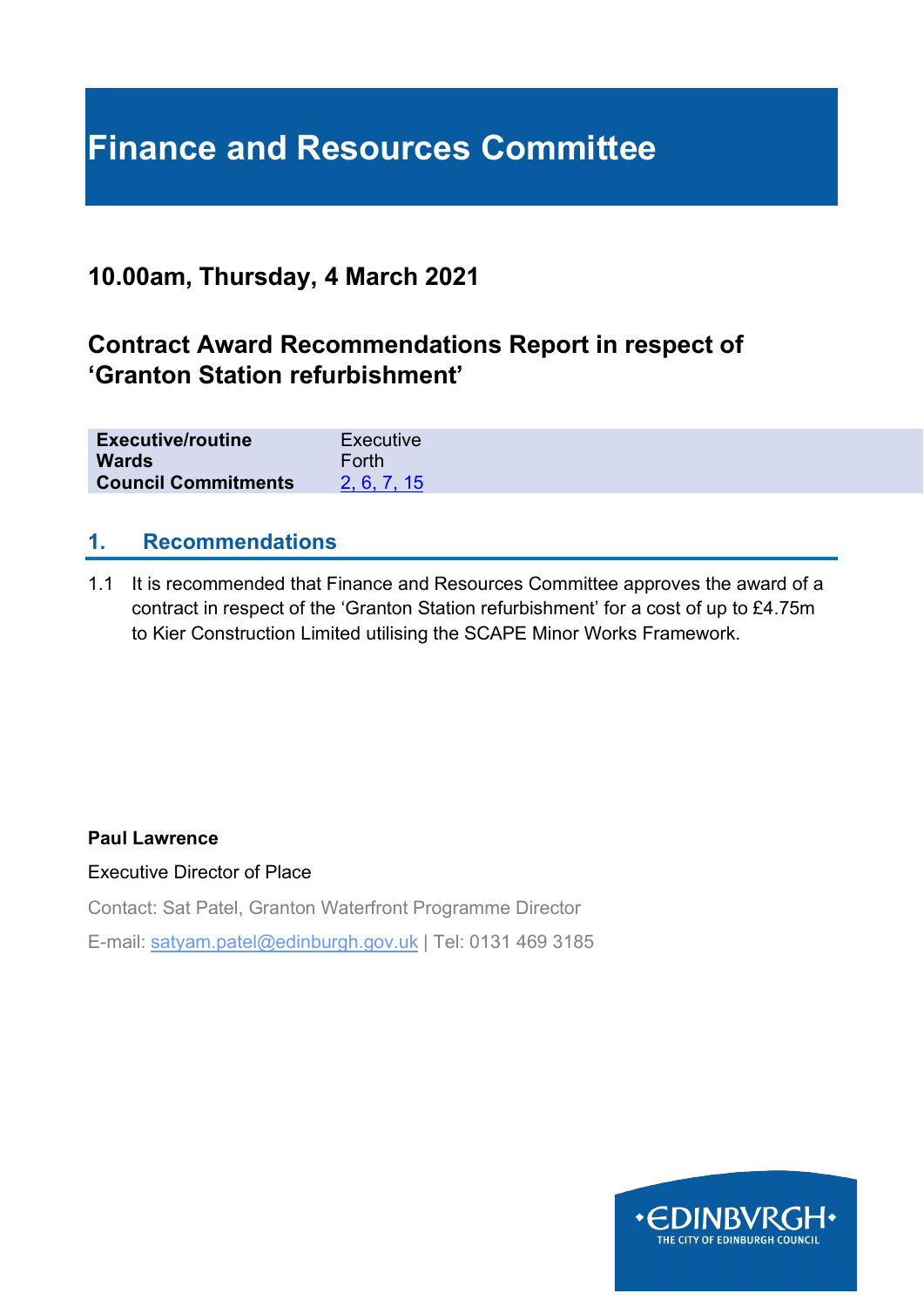# **Report**

## **Contract Award Recommendations Report in respect of 'Granton Station refurbishment'**

#### **2. Executive Summary**

2.1 This report seeks approval to award the contract for 'Granton Station refurbishment' to Kier Construction Limited for a cost of up to £4.75m. The works will bring the historic former Granton Station building back into use as an enterprise hub and the derelict land in front of the building back into use as a high quality public square. It is anticipated that works will complete in late-2021/early-2022.

#### **3. Background**

- 3.1 Granton Station is a 1900s B-listed former railway station located at 10 Waterfront Broadway in the Granton neighbourhood of Edinburgh. The station closed in 1942; the building has been largely disused since then and is now in poor condition.
- 3.2 The City of Edinburgh Council acquired Granton Station in 2018 as part of its strategic acquisition of the Forthquarter portfolio from National Grid Property.
- 3.3 In [June 2019,](https://democracy.edinburgh.gov.uk/CeListDocuments.aspx?CommitteeId=287&MeetingId=4955&DF=06%2f06%2f2019&Ver=2) the Housing and Economy Committee awarded £1.013m from the Town Centre Fund towards the first stage of a refurbishment of Granton Station. As a condition of the funding agreement with the Scottish Government, the Council was required to contractually commit the funds by 31 March 2020 (later extended to 31 March 2021). Due to the tight timescales, the Council proposed to directly appoint Kier Construction Limited using the Scape Minor Works Framework to carry out the refurbishment on a design and build basis. A project request form was signed on 19 November 2019 and a project order form was signed on 8 January 2020.
- 3.4 O[n](https://democracy.edinburgh.gov.uk/ieListDocuments.aspx?CId=150&MId=5593&Ver=4) [19 November 2020,](https://democracy.edinburgh.gov.uk/ieListDocuments.aspx?CId=150&MId=5593&Ver=4) the City of Edinburgh Council agreed to allocate £0.747m from the second round of the Town Centre Fund towards public realm works at Granton Station, representing a total of £1.760m from the Town Centre Fund. A further £0.250m of Town Centre Fund cash was allocated to the project in February 2021.
- 3.5 With other identified funding, the Council now has a budget of up to £4.75m to carry out the refurbishment of Granton Station, as well as to deliver an enhanced public realm outside the building. As the project budget now exceeds £2m, the authority of the Committee is required for the contract to be awarded.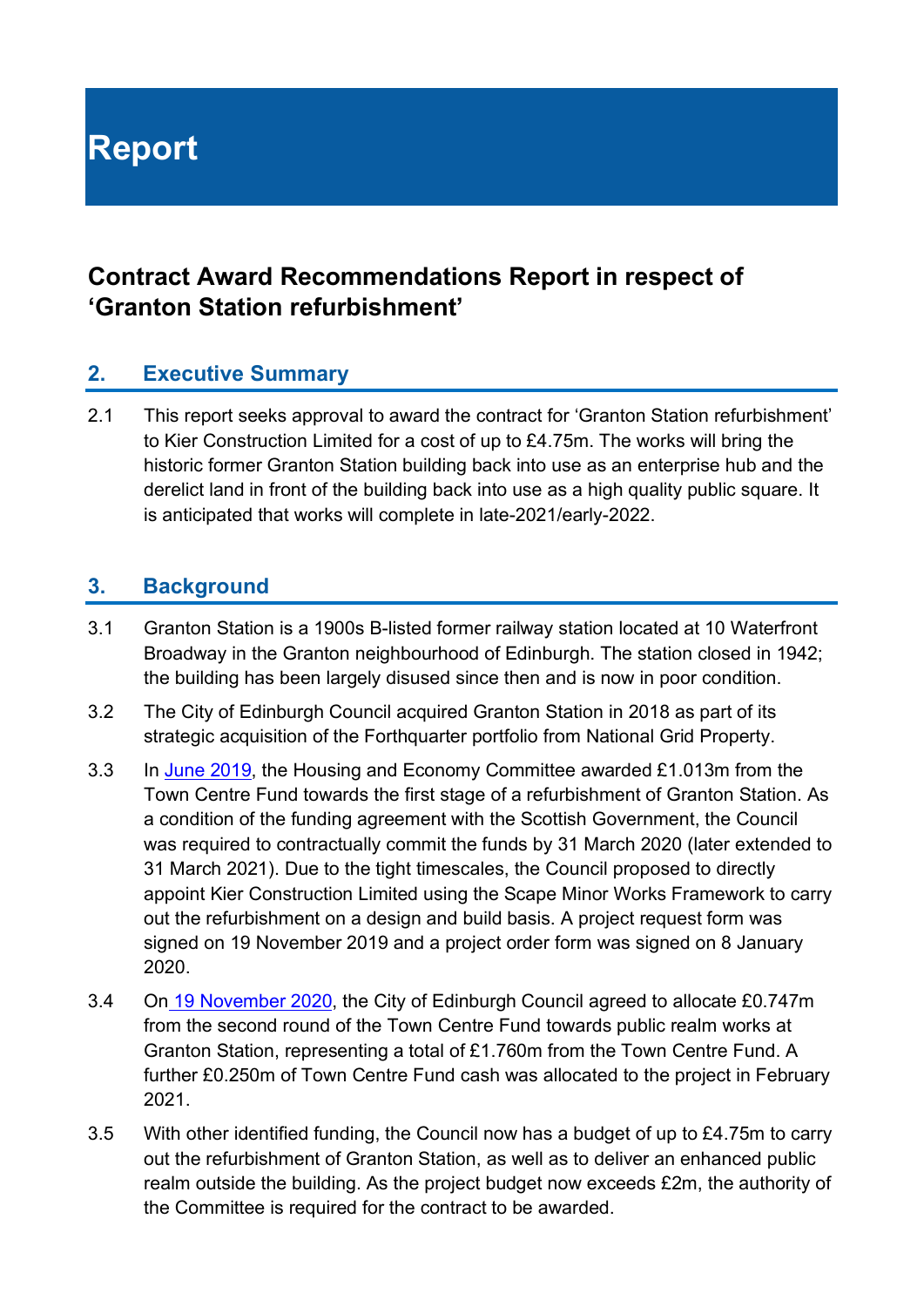#### **4. Main report**

- 4.1 As set out above, the Council has identified a budget of up to £4.75m to deliver the 'Granton Station refurbishment'.
- 4.2 Of the above sum, £2.010m must be contractually committed by 31 March 2021 or it will require to be returned to the Scottish Government under the terms of the funding offer.
- 4.3 As the initial budget for the project was under £2m, it was determined to directly appoint Kier Construction Limited given the timescales for contractual commitment.
- 4.4 The deadlines for expenditure of the remaining funding are less onerous, so in principle, the Council could phase the works and enter into a competitive tendering exercise to appoint a contractor to deliver the works concerned with this funding.
- 4.5 However, for the below reasons, it is considered that the best approach would be to directly award the full contract to Kier Construction Limited:
	- 4.5.1 They (and the design team they have subcontracted) have a strong understanding of the site given their work on it over the past year. An alternative supplier would require time to acquaint themselves to the same degree and would require greater support from Council officers; and
	- 4.5.2 Splitting the works across multiple suppliers would mean arbitrarily phasing the works, creating additional costs (such as requiring worker accommodation to be deployed and removed twice). Conversely, there are economies of scale associated with having one supplier carry out all works.
- 4.6 The cost plan for the project was being finalised as of February 2021 via further market testing. Should the final costs exceed the available budget, the Council will carry out value engineering to deliver the project within the available budget envelope.
- 4.7 The Council has appointed Robinson Low Francis as an independent cost consultant on the project. Robinson Low Francis is reviewing the costs quoted by Kier to ensure these are cost effective and represent best value for the Council and will have an ongoing role in the project reviewing costs and identifying opportunities for value engineering and other improvements.

#### **5. Next Steps**

- 5.1 Should the Committee approve the award of contract, the Council will negotiate and enact a contract with Kier prior to the deadline of 31 March 2021, with a maximum value of £4.75m.
- 5.2 Subject to approval, it is anticipated that work would commence on site in May 2021 and complete in late-2021/early-2022.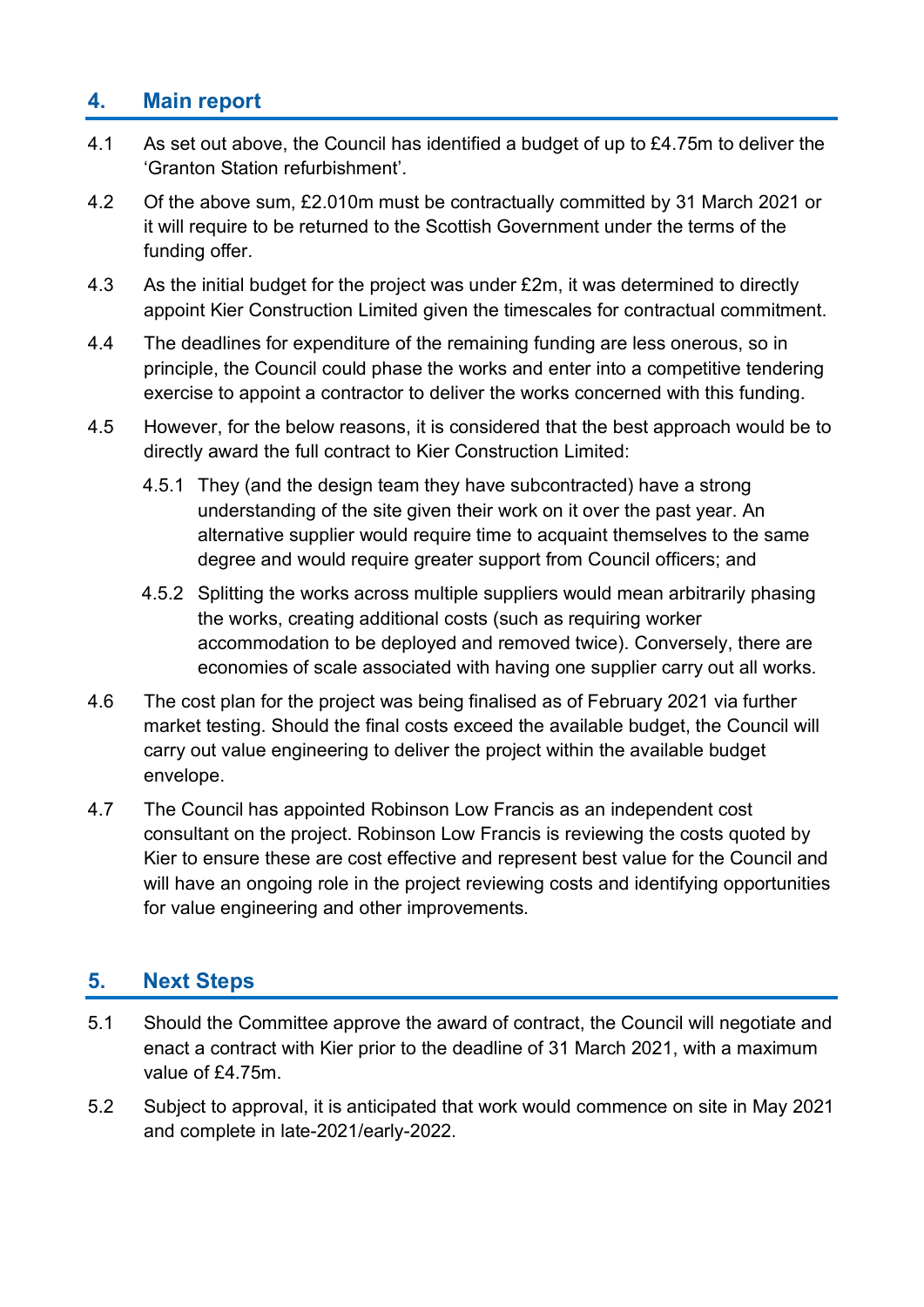5.3 The Council has appointed Robinson Low Francis (via competitive tender) as an independent cost consultant and will appoint a clerk of works to ensure value for money and quality are delivered over the course of the contract.

#### **6. Financial impact**

- 6.1 The Council has identified a maximum budget of up to £4.75m to deliver the Granton Station refurbishment, made up of Town Centre Fund cash (£2.010m), Regeneration Capital Grant Fund cash (£1.236m), and capital funding from the Strategic Housing Investment Fund (£1.50m).
- 6.2 The costs of delivering the Granton Station refurbishment are being finalised in line with finalising the designs for the building and square but it is considered that the project can be delivered within the available funding, with value engineering to be carried out if necessary should final costs be higher than projected.
- 6.3 If the Council does not contractually commit the £2.010m of Town Centre Fund monies to the Granton Station refurbishment by 31 March 2021, it will require to be returned to the Scottish Government unless it is contractually committed to another project (which would be very challenging in this timescale).
- 6.4 A check on Kier's financial stability has been carried out as a matter of course. The check was passed.

### **7. Stakeholder/Community Impact**

- 7.1 The project will deliver a new public square benefiting the community of Granton Waterfront.
- 7.2 As part of the agreement of a contract with Kier, they have committed to six work experience placements, college and school visits to a minimum of 45 pupils, a minimum creation of three new jobs for local people, three new apprenticeships and a number of CPD and training events for their employees and supply chain.
- 7.3 Should they be appointed, Kier will be asked to sign the Council's Construction Charter which obliges contractors to adhere to high standards in terms of fair work practices, health and safety, standards of work, and apprenticeship training.
- 7.4 It is anticipated that as many as 30 subcontractors will be involved in the project, creating opportunities for small and medium-sized enterprises (SMEs).

#### **8. Background reading/external references**

8.1 "Town Centre Fund - Additional Allocations" – [report to the City of Edinburgh](https://democracy.edinburgh.gov.uk/ieListDocuments.aspx?CId=150&MId=5593&Ver=4)  [Council, 19 November 2020](https://democracy.edinburgh.gov.uk/ieListDocuments.aspx?CId=150&MId=5593&Ver=4)